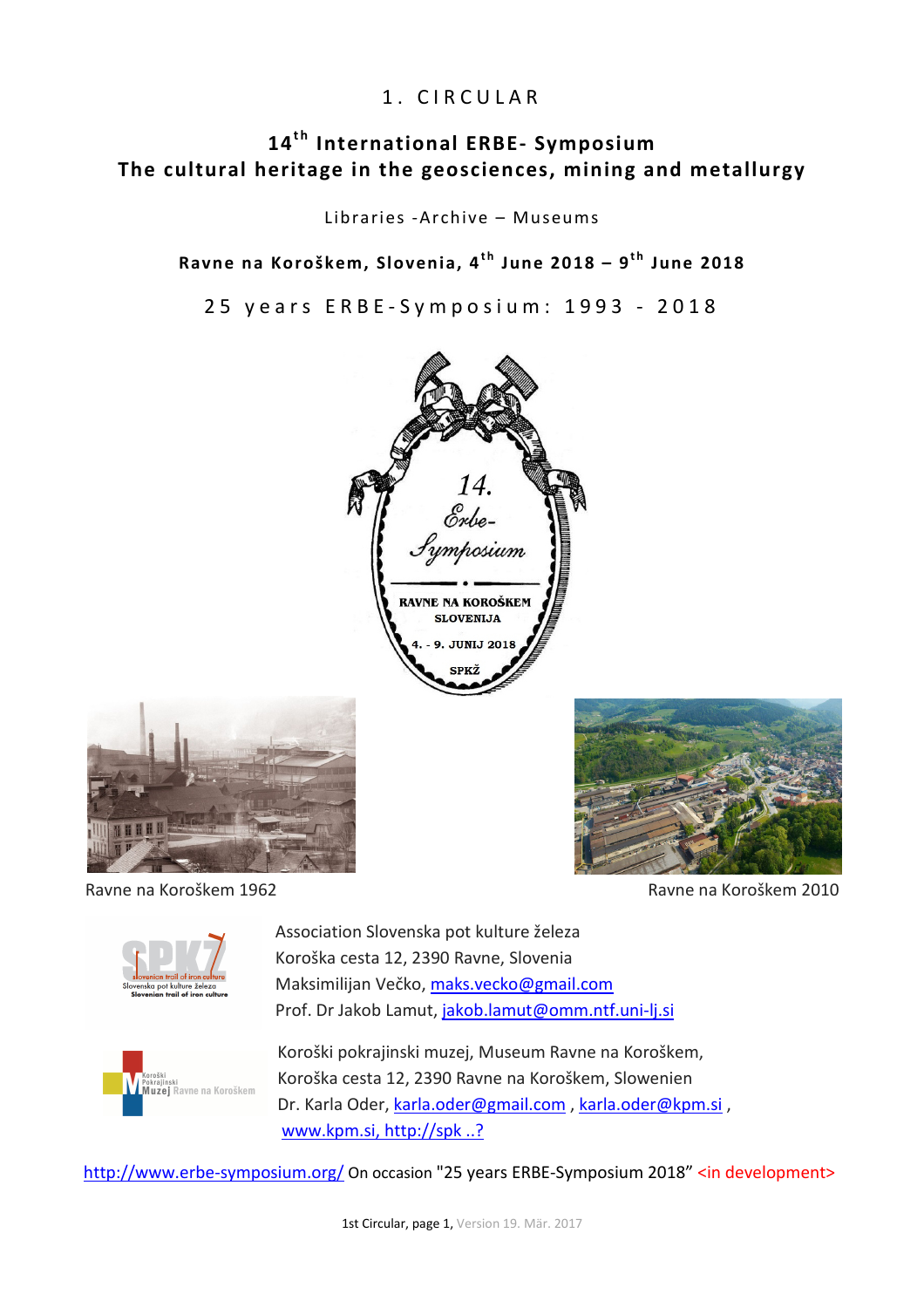# **Topics of the symposium**

#### **Presentations and posters on the following topics are planned:**

The natural and cultural heritage in geology, mining and iron processing in the light of sustainability and mobility (archives, collections, museums ...).

Exchange of geological, mining and metallurgical knowledge among the European and non-European states or regions:

(Important personalities, institutions and enterprises until the end of the 19th century)

Natural and geological heritage, cultural areas, industrial architecture, industrial machinery and equipment, technology as potential for sustainability

The digitization of the geological, mining and metallurgical heritage such as maps, plans, elevations, field diaries, documents, pictures, photos ...

Ideational heritage in geology, mining and metallurgy: knowledge, inventions, skills, customs, language and terminology

Free topics

#### **Provisional program 4 - 9 June 2018**

**4 - 5 June 2018** (Monday - Tuesday) and **7 - 8 June** 2018 (Thursday - Friday): Presentations, then a short excursion is planned on these days:

- Visit of Ravne na Koroškem with market center

- Visit of Koroški pokrajinski muzej, Muzej Ravne na Koroškem (Museum)

- Visit to Koroška osrednja knjižnica dr. Franca Sušnika Ravne na Koroškem (Library)
- Tour of Pokrajinski arhiv Maribor, unit Ravne na Koroškem (archive)
- Visit of Koroška galerija likovnih umetnosti, unit Ravne na Koroškem (gallery)

**6 June 2018** (Wednesday): Morning: Lectures, afternoon: Excursion:

- Geopark Karawanken, visit of the Petzhöhlen, the former lead and zinc mine Mežica, visit of Črna, hometown of Olympian participant Tina Maze, visit and visit of the former coal-mining village Leše, in 1818 coal was found.

**9 June 2018** (Saturday). Morning - Presentations, afternoon: Excursion

Visit to the Jesenice Ironworks in Jesenice, visit of the Technical Museum of Slovenia, visit to Ljubljana, capital of the Republic of Slovenia.

#### **Arrival, symposium and accommodation:**

The 14<sup>th</sup> ERBE Symposium will take place in cooperation with Društvo Slovenska pot kulture železa (Slovenian Cultural Association of Iron or Slovenian Cultural Route Association) and other organizations in Ravne na Koroškem (Slovenia) www.koroska.si/en/ Area with 400 years of ironworking tradition in the lower Mežaška dolina, near the Slovenian-Austrian border.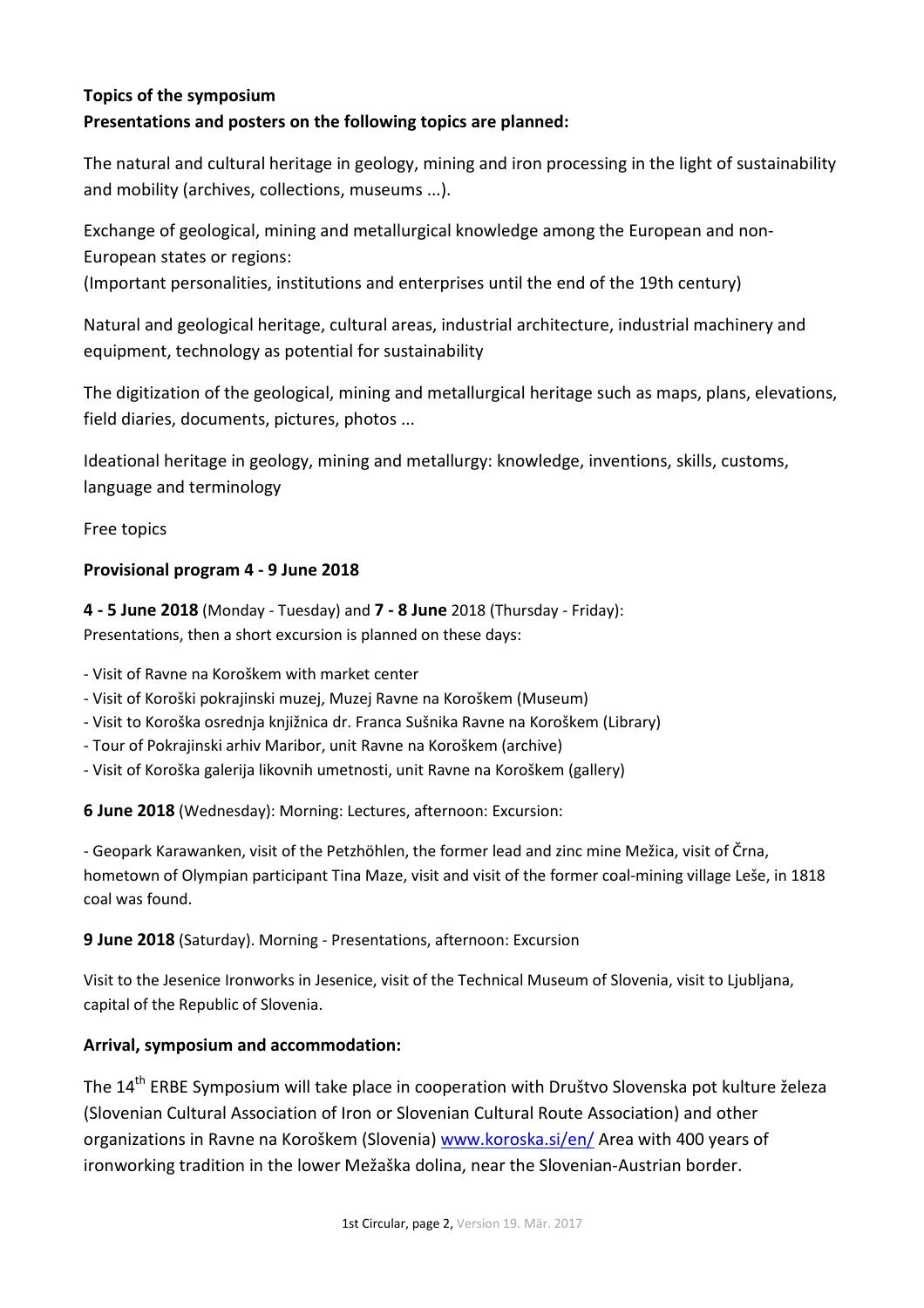Ravne na Koroškem is from Maribor 69 km, Celje (Cilli) 63, Ljubljana (Ljubljana) 115 km away; from Graz (Austria) 95 km and from Klagenfurt / Celovec (Austria) 70 km). From Ravne na Koroškem is Prevalje 4 km, Dravograd 9 km and Slovenj Gradec 13 km away www.koroska.si/en/rdokoroska/tourist-map- .

**Access to Ravne:** by private car, by taxi or at the airport shuttle GoOpti Transfer. www.goopti.com/en/ ("2018 simpzij / conference"). Nearby airports are Ljubljana Jože Pučnik. http://www.lju-airport.si/eng , Graz www.flughafen-graz.at/en/home.html , Klagenfurt www.klagenfurt-airport.at/ .

There are also rail and bus connections to Ravne na Koroškem (timetables 2018 not yet available).

General tourist information: www.slovenia.info/en

Travel and accommodation costs are borne by the participants themselves.

### **Accommodation:**

Participants must book their own accommodation. Either via www.booking.com , www.koroska.si/si/nastanitve or directly e.g. at: Hotel Delalut \*\*\*, Ravne na Koroškem www.delalut.si/index.php?lang=en Hostel Punkl, Ravne na Koroškem www.punkl.si/en Gostišče Krivograd, Poljana 10a, 2391 Prevalje; Www.krivograd.si/sobe/ Brančurnik, Pri Brančurniku 1, 2391 Prevalje; Http://brancurnik.si/ If you travel with your own car maybe: www.koroska.si/si/nastanitve/turisticne-kmetije Ecohotel Koroš, Jamnica 10 Prevalje 2391 www.bikenomad.com/ Hotel Korošica \*\*\* Otiški Vrh 25 D, 2373 Šentjanž pri Dravogradu; www.korosica.si/?lang=si Hotel Dravograd http://www.hotel-dravograd.com

#### **Lectures and posters:**

The symposium takes place in the building of the Srednja šola Ravne, Na Gradu 4a, 2390 Ravne na Koroškem, http://www.rav.sik.si/en/ or Koroška osrednja knjižnica Dr. Franca Sušnika Ravne na Koroškem (Central Library) from Monday 4 June to Friday 8 June 2018.

# **Provisional application and costs:**

If you are interested in taking part in the 14th ERBE Symposium 2018 in Ravne na Koroškem - or would like to receive further information, please fill out the application form and return it by e-mail or by post. In the second newsletter (? May 2017), the lecture and poster themes will be included as far as known until then. The costs for the conference are 100.--  $\epsilon$  / student 70.--  $\epsilon$ . This includes the

abstract, coffee breaks and lunch.

The bus costs for the excursion on Saturday  $9<sup>th</sup>$  june are charged separately.